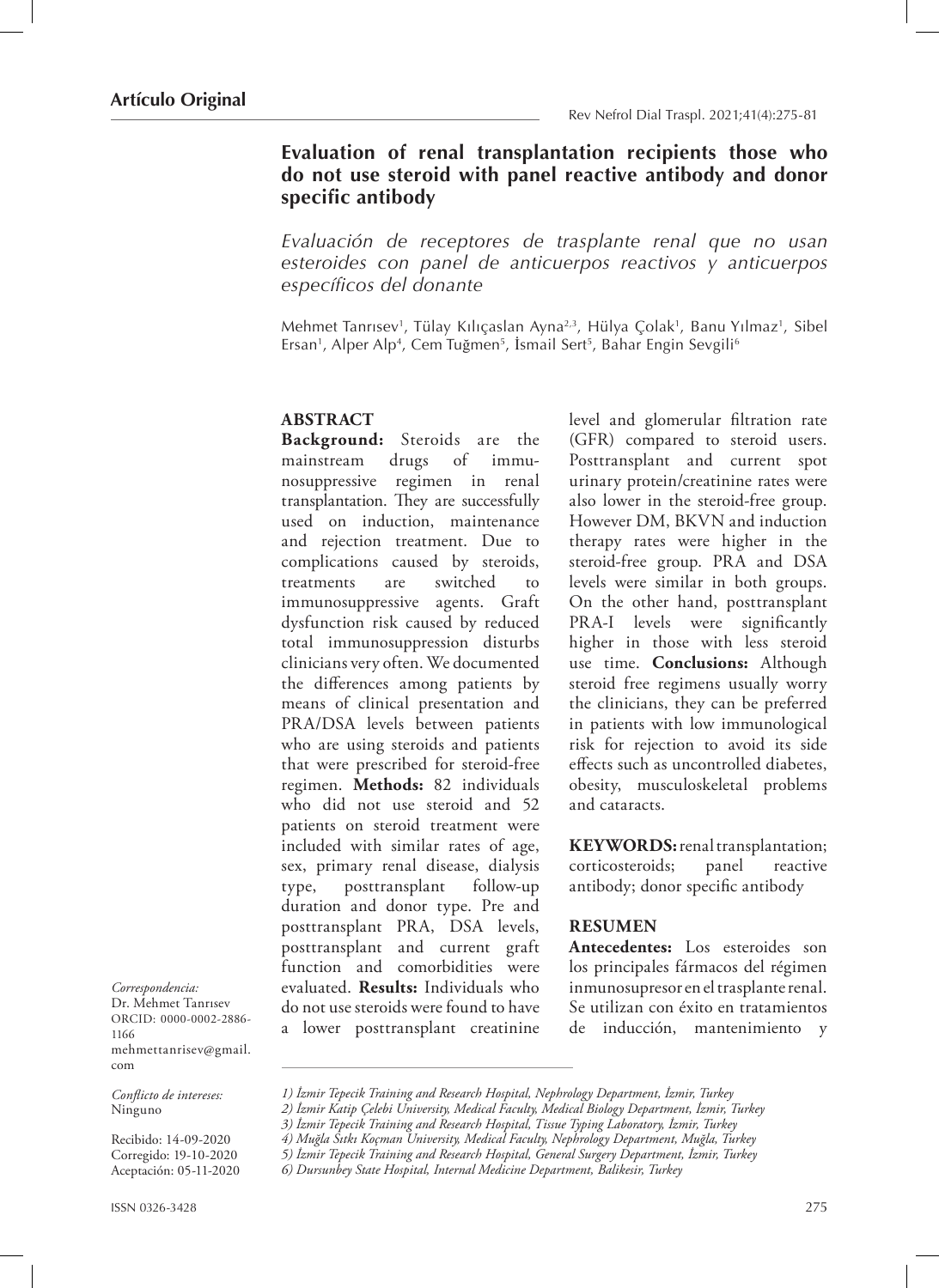rechazo. Debido a las complicaciones causadas por los esteroides, los tratamientos se cambian a agentes inmunosupresores. El riesgo de disfunción del injerto causado por la reducción de la inmunosupresión total perturba a los médicos con mucha frecuencia. Documentamos la diferencia entre los pacientes por medio de la presentación clínica y los niveles de PRA/DSA en aquellos que utilizan esteroides y a los que se les prescribió un regimen sin esteroides. **Material y métodos:** Se incluyeron 82 individuos que no usaban esteroides y 52 pacientes en tratamiento con esteroides con tasas similares de edad, sexo, enfermedad renal primaria, tipo de diálisis, duración del seguimiento postrasplante y tipo de donante. Se evaluaron la ARP pre y postrasplante, los niveles de DSA, la función y comorbilidades postrasplante y actual del injerto. **Resultados:** Se encontró que las personas que no usan esteroides tienen un nivel de creatinina postrasplante y una tasa de filtración glomerular (TFG) más bajas en comparación con los usuarios de esteroides. Las tasas de proteína/creatinina urinarias postrasplante y puntuales actuales también fueron más bajas en el grupo sin esteroides. Sin embargo, las tasas de DM, BKVN y terapia de inducción fueron más altas en el grupo sin esteroides. Los niveles de PRA y DSA fueron similares en ambos grupos. Por otro lado, los niveles de PRA-I postrasplante fueron significativamente más altos en aquellos con menos tiempo de uso de esteroides. **Conclusiones:** Aunque los regimenes libres de esteroides suelen preocupar a los clínicos, pueden ser preferidos en pacientes con bajo riesgo inmunológico de rechazo para evitar sus efectos secundarios, como diabetes no controlada, obesidad, problemas musculoesqueléticos y cataratas.

**PALABRAS CLAVE:** trasplante renal; corticosteroides; panel de anticuerpos reactivos; anticuerpos específicos del donante

#### **INTRODUCTION**

Avoidance or early cessation of steroids in kidney transplantation is supported by recent guidelines, however later cessation of steroids was not supported recently.<sup>(1)</sup> Steroid-free regimens have been tried to avoid steroids' adverse effects such as diabetes mellitus, hypertension, hyperlipidemia, avascular necrosis and osteopenia; nevertheless, an increase is observed in acute rejection rates.<sup> $(2-3)$ </sup> On the first few days of posttransplantation, acute rejection incidence was found lower in steroid-free group, on the other hand there are many restrictions due to design of the clinical trials.(4-5) In renal transplantation, acute rejection incidence is higher in those steroid-free immunosuppressive regimens despite the improvement of steroidfree therapies.

In addition, long-term graft survival is not known in patients with acute rejection in a steroid-free immunosuppressive regimen. (6) Our knowledge for whether a steroid-free immunosuppressive regimen will become the first line therapy is insufficient. That is why, only selected population can be preferred for this.(7) In an updated metaanalysis, discontinuation of the steroid after kidney transplantation significantly increased the risk of acute rejection, there was no difference in patient mortality or graft loss up to five years after transplantation, so prospective long-term studies are recommended.<sup>(8)</sup>

In chronic graft dysfunction, contribution of antibody mediated rejection (AMR) is highly accepted. AMR is triggered by humoral immunity that is mediated by several antibodies, especially donor specific HLAs. These antibodies cause serious problems in renal transplantation and donor specific antibodies (DSA) that occur after renal engraftment cause acute rejection.<sup>(9)</sup> Several clinical trials showed that the presence of DSAs are related with poor graft function. (10-12) Our aim in this study is to emphasize the importance of preventing unnecessary immunosuppression with immunological monitoring. At the same time, it is to increase the graft survival by intervening early in the treatment in the patient who needs it.

#### **METHODS**

We evaluated PRA and DSA levels of adult individuals with functioning grafts (25 ml/  $min/1,73$  m<sup>2</sup> or more) in our transplantation unit that has been working since 1994. Individuals with inadequate information were excluded. We included 82 steroid free individuals and 52 steroid user individuals. By the way, we noted individuals' primary kidney diseases, dialysis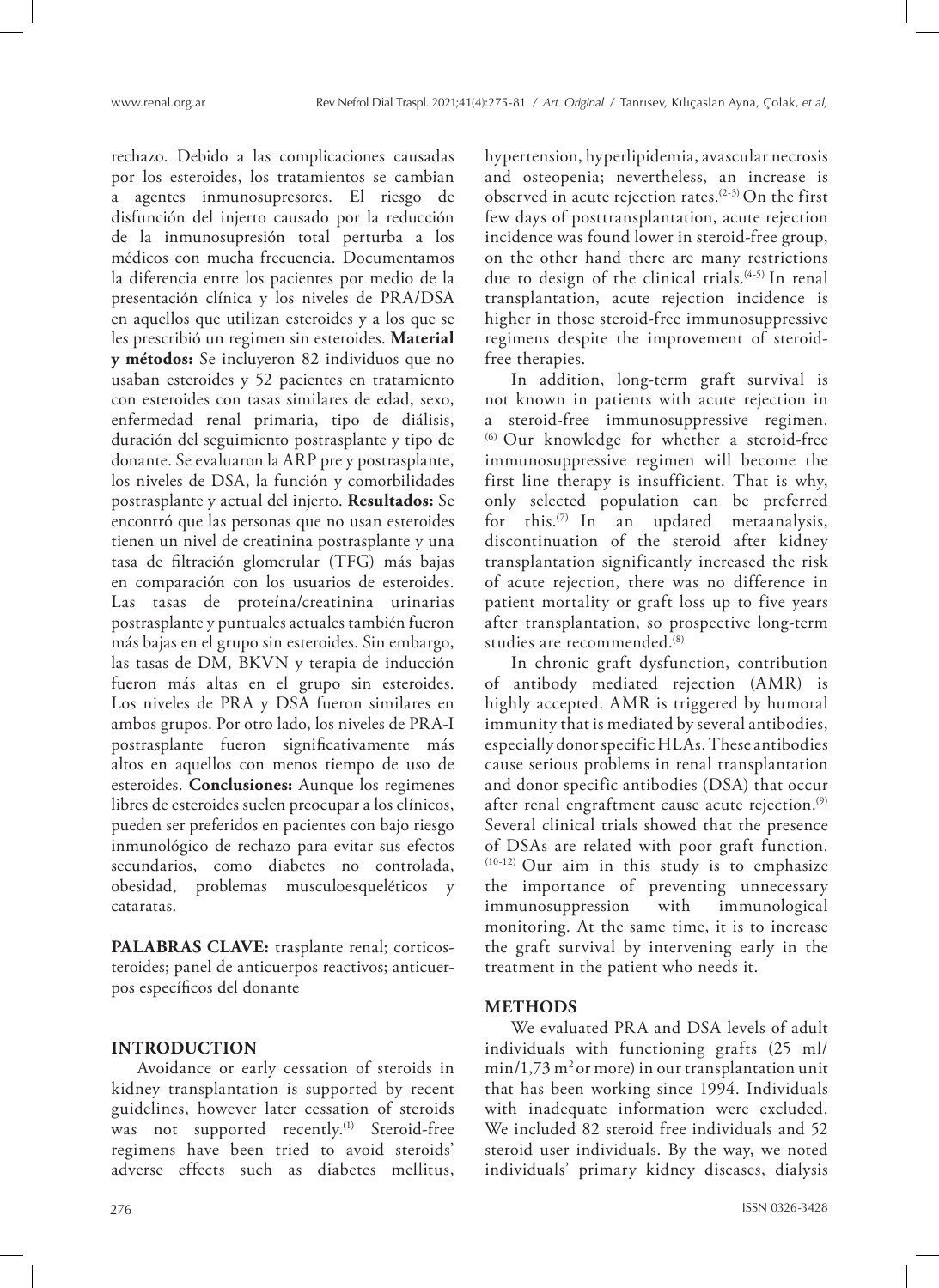type, donor type, duration of transplantation, comorbidities such as diabetes mellitus (DM), hypertension (HT) or cardiovascular disease (CVD), DGF ratios, induction therapy, duration of steroid use, cessation of steroid and its etiology. Pretransplant PRA and posttransplant PRA and DSA levels which had been used for immunological monitorization were also noted with pre and posttransplant current graft function. Steroid cessation time, etiology of avoidance and duration of steroid use before cessation were also noted in steroid free group. Acute rejection or BK virus nephropathy history were noted if present, in both groups.

### **SSO method**

Sequence-specific oligonucleotides method was performed according to the manufacturer's instructions (Lifecodes HLA SSO Typing Kit Immucor, USA). For the first amplification step, 16  $\mu$ l of mix containing master mix, H<sub>2</sub>O, and Taq polymerase was added on four microliters of DNA (15-200 ng) in an Eppendorf tube (200  $\mu$ l). The total volume of 20  $\mu$ l samples was placed in the thermal cycle and the program was run. For the second hybridization step, the probe mix was warmed at 56° C for seven minutes. The probe mix was sonicated and vortexed before use. Then, 15 µl of probe mix was added on five microliters of amplicon in 96 well plates, and the samples were placed in the thermal cycler and the hybridization program was run for 20 minutes. During this run, the Luminex fluoro analyzer instrument was prepared for the analysis. When the hybridization program ended at 56° C, 170 µl diluted Streptavidin were added on the samples in the wells, and the wells were placed in the Luminex instrument. The results were analyzed by MatchIt Software Program.

#### **Panel reactive antibody method**

Lifecodes LifeScreen Class I and II ID Kits (Immucorgamma, USA) were used for Class I and Class II identification, respectively. After the 96 well plates were moisturized, wash buffer, patient/control sera and HLA Class I or II ID beads were added into the wells. The plate was incubated at room temperature for 30 minutes in the dark. After incubation the wells were washed with 200 µl buffer for three times. Then, conjugate was prepared in appropriate concentration and added into the wells. After incubation at room temperature for 30 minutes in the dark, 150 µl wash buffers were added into the wells. The plate was gently mixed in the Luminex Fluoroanalyzer instrument, and the results were analyzed by MatchIt Software program.

#### **Statistical analysis**

Statistical analyzes were performed using IBM<sup>®</sup> SPSS<sup>®</sup> 25 (NY, USA) software. The suitability of variables to normal distribution is examined using analytical methods (Kolmogorov-Smirnov / Shapiro-Wilk tests). Descriptive statistics were done by giving the mean ± standard deviation, median and IQR, minimum-maximum value. In categorical variables, frequency and percentage values were given and Pearson's or Fisher's Exact Chi Square test were used for comparison of categorical variables. In comparison of independent groups between continuous variables, t-test was used for variables that conform to normal distribution, and Mann-Whitney U test was used for nonnormal distribution. In comparison of more than two groups, Kruskal-Wallis test was used and after post hoc

Bonferroni correction was used. p<0.05 was considered significant.

#### **RESULTS**

Age, sex, number of transplantation, mismatch, current GFR, acute rejection, posttransplant malignancy, HT presence were similar in both groups. Clinical, biochemical and immunological analysis features of the study groups were shown in **Table 1**. Posttransplant creatinine (mg/dl), actual creatinine (mg/dl), posttransplant eGFR (ml/min per/1.73 m2 ), posttransplant spot urine protein/creatinine, actual spot urine protein/creatinine, DM, BKVN presence and induction therapy were significantly different. Immunological analysis showed no marked difference.

Steroid free individuals' initial therapy was CNI based regimen and 61% of individuals received induction therapy. After cessation of steroid, most patients had continued CNI based regimen. 95% of individuals under steroid treatment were stopped after one year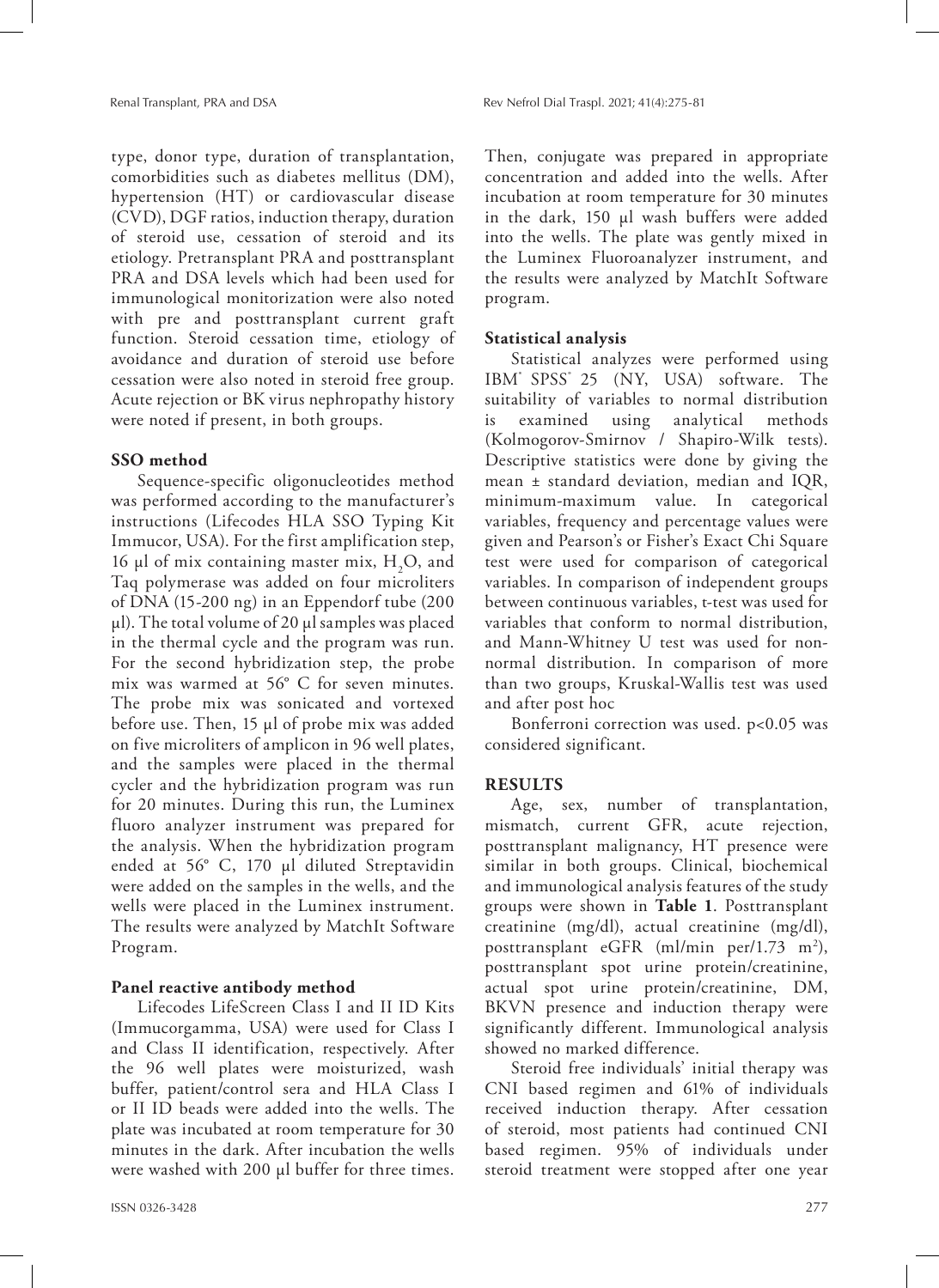| <b>Continuous Variable</b>                            | Steroid-free group<br>$(n=82)$ mean $\pm$ SD | Control group (n=52)<br>$mean \pm SD$ | $P\dagger$ |
|-------------------------------------------------------|----------------------------------------------|---------------------------------------|------------|
| Age (year)                                            | $46.0 \pm 9.5$                               | $46.4 \pm 12.1$                       | 0.448      |
| Tx number                                             | $1.05 \pm 0.2$                               | $1.02 \pm 0.1$                        | 0.381      |
| Mismatch                                              | $3.45 \pm 0.7$                               | $3.56 \pm 0.6$                        | 0.494      |
| Posttransplant creatinine(mg/dl)                      | $0.79 \pm 0.4$                               | $1.30 \pm 0.3$                        | 0.001      |
| Actual creatinine(mg/dl)                              | $0.99 \pm 0.6$                               | $1.44 \pm 0.5$                        | 0.001      |
| Posttransplant eGFR (ml/min per/1.73 m <sup>2</sup> ) | $68.8 \pm 12$                                | $63 \pm 12.8$                         | 0.001      |
| Actual eGFR (ml/min per/1.73 m <sup>2</sup> )         | $58.8 \pm 19$                                | $57 \pm 17$                           | 0.428      |
| Posttransplant spot urine protein/creatinine          | $0.1 \pm 0.2$                                | $0.14 \pm 0.3$                        | 0.001      |
| Actual spot urine protein/creatinine                  | $0.11 \pm 0.4$                               | $0.29 \pm 1.0$                        | 0.001      |
| <b>Categorical Variables</b>                          | n(%)                                         | n(%)                                  | $p^*$      |
| Gender(F/M)                                           | 32/50                                        | 21/31                                 | 0.875      |
| Presence of DM                                        | 14(17.1)                                     | 2(3.8)                                | 0.021      |
| Presence of HT                                        | 45(54.9)                                     | 31(59.6)                              | 0.590      |
| Post-transplant BKVN                                  | 4(10)                                        | 0(0)                                  | 0.020      |
| <b>Induction Therapy</b>                              | 50(56,3)                                     | 44(35,7)                              | 0.010      |
| Acute rejection                                       | 6(7.3)                                       | 7(13.5)                               | 0.242      |
| Posttransplant malignancy                             | 0(0)                                         | 1(1.9)                                | 0.388      |
| Pretransplant PRA positivities                        | 4(28.6)                                      | 10(32.3)                              | 1.000      |
| Pretransplant PRA I positivities                      | 2(14.3)                                      | 7(22.6)                               | 0.698      |
| Pretransplant PRA II positivities                     | 3(21.4)                                      | 7(22.6)                               | 1.000      |
| Posttransplant PRA positivities                       | 19(25.7)                                     | 13(27.1)                              | 0.863      |
| Posttransplant PRA I positivities                     | 6(8.1)                                       | 7(14.9)                               | 0.240      |
| Posttransplant PRA II positivities                    | 16(94.1)                                     | 8(100)                                | 0.484      |
| Posttransplant PRA-A positivities                     | 3(4.1)                                       | 3(6.3)                                | 0.679      |
| Posttransplant PRA-B positivities                     | 4(5.4)                                       | 5(10.4)                               | 0.314      |
| Posttransplant PRA-DR positivities                    | 3(4.1)                                       | 1(2.1)                                | 1.000      |
| Posttransplant PRA-DQ positivities                    | 14(18.9)                                     | 9(18.8)                               | 0.981      |
| Posttransplant DSA positivities                       | 10(13.5)                                     | 6(12.5)                               | 0.208      |
| Posttransplant non-DSA positivities                   | 18(24.3)                                     | 10(20.8)                              | 0.198      |

#### **Table 1.** Clinical, biochemical and immunological analysis features of the study groups

**†** Independent t-test was used and \*Pearson's or Fisher's Exact Chi-square *p<0.05 was considered significant*

of transplantation. Etiology of avoidance was not specified but most common causes were osteoporosis, avascular necrosis, uncontrolled DM and HT.

Transplant time and steroid use duration were compared with other parameters in **Table 2**. Transplant time and steroid use duration were

significantly different in those who had received induction therapy. It was observed that those who received induction therapy had shorter transplant and steroid use times. Posttransplant PRA I positivity was found to be more significant for those with shorter steroid use duration.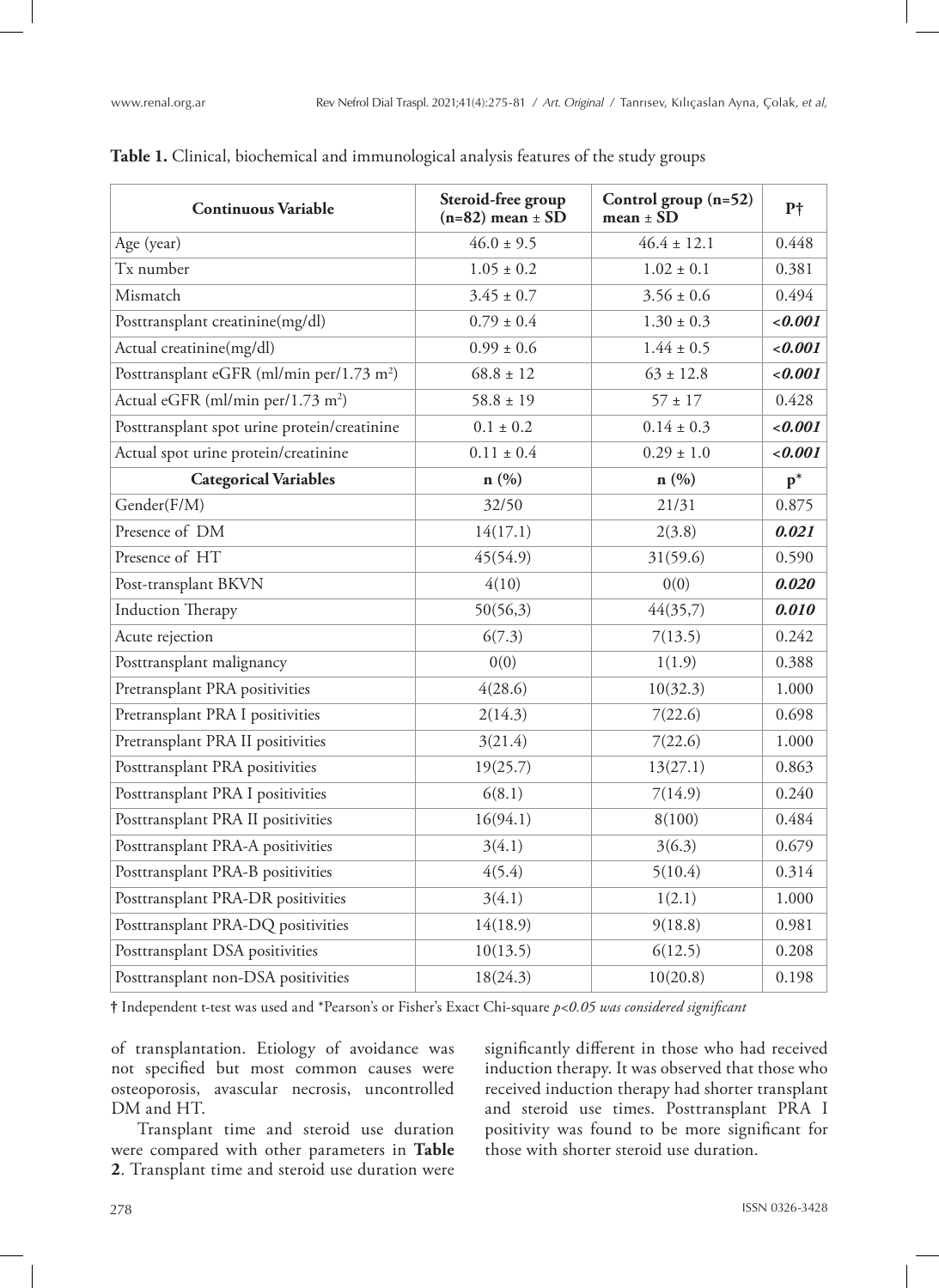|                                    |                                       | Tx Time(month)                   |                                      |         | <b>Steroid Usage Time(month)</b> |                                   |         |
|------------------------------------|---------------------------------------|----------------------------------|--------------------------------------|---------|----------------------------------|-----------------------------------|---------|
| Groups                             | Subgroups                             | Mean±SD                          | Median (IQR)<br>Min-Max              | p-Value | Mean±SD                          | Median (IQR)<br>Min-Max           | p-Value |
| Gender                             |                                       |                                  |                                      |         |                                  |                                   |         |
|                                    | Female $(n=32)$                       | $13.9 \pm 5.2$                   | $13.0(6.0)$ 4-24                     | 0.480+  | $4.8 \pm 3.1$                    | $4.0(4.0)$ 1-15                   | 0.191   |
|                                    | Male $(n=50)$                         | $13.1 \pm 4.8$                   | 13.5 (5.0) 3-24                      |         | $5.7 \pm 3.2$                    | $5.0(5.0)$ 2-12                   |         |
| DM                                 |                                       |                                  |                                      |         |                                  |                                   |         |
|                                    | No $(n=68)$                           | $13.4 \pm 5.0$                   | $13.5(6.0)$ 3-24                     | 0.858   | $5.5 \pm 3.2$                    | $5.0(6.0)1-15$                    | 0.590   |
|                                    | Yes $(n=14)$                          | $13.9 \pm 5.0$                   | 13.0 (7.0) 6-24                      |         | $5.0 \pm 3.1$                    | $3.5(4.0)$ 2-12                   |         |
| CAD                                |                                       |                                  |                                      |         |                                  |                                   |         |
|                                    | No $(n=76)$                           | $13.3 \pm 4.7$                   | $13.0(6.0)$ 3-24                     | 0.391   | $5.4 \pm 3.2$                    | $5.0(5.0)1-15$                    | 0.411   |
|                                    | Yes $(n=6)$                           | $15.5 \pm 7.6$                   | 14.5 (14.0) 4-24                     |         | $4.8 \pm 3.0$                    | $4.5(5.0)$ 2-10                   |         |
| HT                                 |                                       |                                  |                                      |         |                                  |                                   |         |
|                                    | No $(n=37)$                           | $13.2 \pm 5.1$                   | $13.0(7.0)$ 3-24                     | 0.877   | $5.5 \pm 3.5$                    | $5.0(6.0)1-15$                    | 0.663   |
|                                    | Yes $(n=45)$                          | $13.6 \pm 4.9$                   | 13.0 (6.0) 3-24                      |         | $5.3 \pm 2.9$                    | $5.0(4.0)$ 2-12                   |         |
| Donor Type                         |                                       |                                  |                                      |         |                                  |                                   |         |
|                                    | Cadavere (n=28)                       | $12.1 \pm 4.4$                   | $12.0(5.0)$ 3-24                     | 0.076   | $4.7 \pm 2.8$                    | $4.0(4.0)$ 2-12                   | 0.569   |
|                                    | Live $(n=54)$                         | $14.2 \pm 5.1$                   | 14.0 (8.0) 4-24                      |         |                                  | $5.0(5.0)1-15$                    |         |
|                                    |                                       |                                  |                                      |         | $5.7 \pm 3.3$                    |                                   |         |
| <b>DGF</b>                         |                                       |                                  | 14.0 (6.0) 3-24                      | 0.198   | $5.3 \pm 3.1$                    | $5.0(4.0)$ 1-15                   | 0.106   |
|                                    | No $(n=72)$                           | $13.7 \pm 5.0$                   |                                      |         |                                  |                                   |         |
|                                    | Yes $(n=10)$                          | $11.4 \pm 4.2$                   | $11.5(5.0)3-17$                      |         | $5.8 \pm 3.6$                    | $5.0(6.0)$ 2-12                   |         |
| İnduction<br>Theraphy <sup>*</sup> |                                       |                                  |                                      |         |                                  |                                   |         |
|                                    | No $(n=32)$                           | $17.6 \pm 3.9$                   | 16.5 (6.0) 9-24                      | < 0.001 | $6.8 \pm 3.4$                    | $11.8(6.0)1-15$                   | 0.001   |
|                                    | ATG $(n=16)$                          | $10.6 \pm 3.8$                   | $11.0(5.0)3-17$                      |         | $5.3 \pm 2.9$                    | $5.0(3.0)$ 2-12                   |         |
|                                    | IL-2 ANT $(n=34)$                     | $10.9 \pm 3.4$                   | $12.0(5.0)$ 3-18                     |         | $4.2 \pm 2.6$                    | $3.0(4.0)1-10$                    |         |
| Pre Tx PRA                         |                                       |                                  |                                      |         |                                  |                                   |         |
|                                    | Negative $(n=10)$                     | $7.1 \pm 2.5$                    | $7.0(5.0)3-10$                       | 1.000   | $3.2 \pm 1.1$                    | $3.0(2.0)$ 2-5                    | 0.943   |
|                                    | Positive $(n=4)$                      | $6.8 \pm 2.5$                    | $8.0(4.0)$ 3-8                       |         | $2.8 \pm 1.7$                    | $2.5(3.0)$ 1-5                    |         |
| Pre Tx PRA I                       |                                       |                                  |                                      |         |                                  |                                   |         |
|                                    | Negative $(n=12)$<br>Positive $(n=2)$ | $7.3 \pm 2.3$<br>$5.5 \pm 3.5$   | $7.5(4.0)$ 3-10                      | 0.457   | $3.2 \pm 1.3$                    | $3.0(3.0)$ 1-5                    | 0.517   |
| Pre Tx PRA II                      |                                       |                                  | $5.5$ (-) $3-8$                      |         | $2.5 \pm 0.7$                    | $2.5$ (-) $2-3$                   |         |
|                                    | Negative $(n=11)$                     | $7.2 \pm 2.4$                    | $7.0(4.0)$ 3-10                      | 0.751   | $3.2 \pm 1.1$                    | $3.0(2.0)$ 2-5                    | 0.813   |
|                                    | Positive $(n=3)$                      | $6.3 \pm 2.9$                    | $8.0$ (-) $3-8$                      |         | $2.7 \pm 2.1$                    | $2.0$ (-) 1-5                     |         |
| Post Tx PRA                        |                                       |                                  |                                      |         |                                  |                                   |         |
|                                    | Negative $(n=55)$                     | $13.4 \pm 5.0$                   | 13.0 (6.0) 4-24                      | 0.799   | $5.5 \pm 3.1$                    | $5.0(5.0)1-15$                    | 0.624   |
|                                    | Positive $(n=19)$                     | $13.0 \pm 5.3$                   | 14.0 (6.0) 3-23                      |         | $5.1 \pm 3.4$                    | $5.0(5.0)$ 2-12                   |         |
| Post Tx PRA I                      | Negative (n=68)                       | $13.7 \pm 4.9$                   | 14.0 (6.0) 3-24                      | 0.055   | $5.5 \pm 3.2$                    | $5.0(5.0)1-15$                    | 0.037   |
|                                    | Positive $(n=6)$                      | $9.0 \pm 5.0$                    | $9.0(11.0)$ 3-15                     |         | $4.7 \pm 3.1$                    | $4.0(5.0)$ 2-10                   |         |
| Post Tx PRA II                     |                                       |                                  |                                      |         |                                  |                                   |         |
|                                    | Negative (n=58)                       | $13.4 \pm 5.0$                   | 13.0 (6.0) 4-24                      | 0.864   | $5.5 \pm 3.1$                    | $5.0(4.0)$ 1-15                   | 0.673   |
|                                    | Positive $(n=16)$                     | $12.9 \pm 5.6$                   | 14.0 (6.0) 3-23                      |         | $5.1 \pm 3.6$                    | $3.5(6.0)$ 2-12                   |         |
| Post Tx DSA                        |                                       |                                  |                                      |         |                                  |                                   |         |
|                                    | No $(n=64)$<br>Yes $(n=10)$           | $13.3 \pm 5.3$<br>$13.5 \pm 3.1$ | $13.0(6.0)$ 3-24<br>$14.0(4.0)$ 8-18 | 0.757   | $5.5 \pm 3.2$<br>$4.8 \pm 3.2$   | $5.0(5.0)1-15$<br>$4.0(5.0)$ 2-10 | 0.396   |
| Post Tx NDSA                       |                                       |                                  |                                      |         |                                  |                                   |         |
|                                    | No $(n=56)$                           | $13.5 \pm 5.0$                   | 13.0 (6.0) 4-24                      | 0.924   | $5.5 \pm 3.1$                    | $5.0(5.0)1-15$                    | 0.889   |
|                                    | Yes $(n=18)$                          | $12.8 \pm 5.5$                   | 14.0 (7.0) 3-23                      |         | $5.3 \pm 3.4$                    | $5.5(6.0)$ 2-12                   |         |

## Table 2. Tx time, steroid usage time compare with other parameters

Mann-Whitney U test and † t-test were used and p<0.05 was considered significant.

\* Kruskal-Wallis test was used and after post hoc Bonferroni correction was used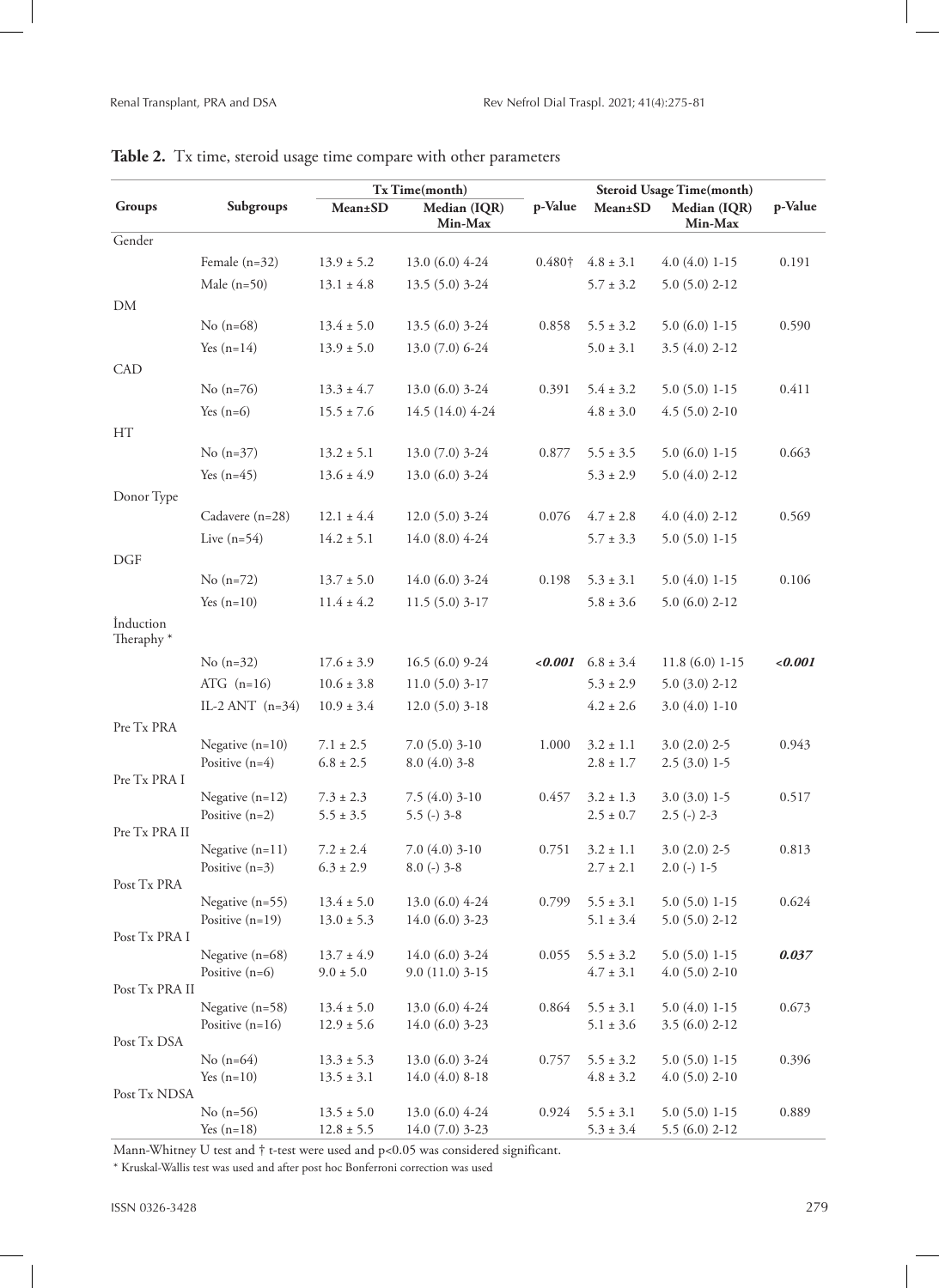### **DISCUSSION**

DSAs that occur against renal graft causes antibody mediated rejection (AMR) which is a reason for graft dysfunction.<sup>(13)</sup> It has become essential to detect antibodies. Solid-phase immunity analysis, especially LUMINEX˚, is more sensitive than previous complement dependent lymphocytotoxicity (CDC) analysis, that is why it is recommended for high risk patients.14 We monitorized these parameters periodically and if needed, we perform pathological analysis for direct treatment.

Clinicians should be careful in case of development of AMR as it once happens, no efficient treatment is available. Posttransplant DSA occurrence risk is determined by the intensity of immunosuppressive therapy and patients' compliance. Thus, immunological tests may be helpful in the follow-up for those patients who have quitted steroid therapy.

Our experiment revealed that spot urine/ creatinine ratio and serum creatinine levels are lower in contrast to higher eGFR. This may be related to the selection of patients with low immunological risk. This also may be the sign that we defined patients' risk accurately.

Patients' history of DM, occurence of new onset diabetes mellitus after transplantation (NODAT) or poorly controlled DM under steroid therapy might cause switching therapy to steroid-free regimens. A clinical trial reported that switching therapy to steroid-free regimen was related to lower risk of NODAT occurrence in 3 years of followup.15 This is possible if there is an early cessation of steroid.

In our work, we found that the suspension of steroids was done too late. Also the fact that BKVN was detected more in this group may be the reason why the clinicians decided to use reduced doses of immunosuppressive agents. The high induction therapy rates of the steroid-free group may have led the clinician to cease steroids more comfortably. The fact that those with less steroid use in the steroid-free group are among those who received more induction therapy supports this view. In a clinical trial it was reported that duration of steroid use is shorter in the group who had taken effective induction therapy, and this was related to lower steroid side effects and better graft function.<sup>(16)</sup>

This study is a retrospective study and tried to compare a steroid-free group with a control group.

The steroid was discontinued for two reasons. In the first place, when a steroid related side effect was present and second, when the patient had poor kidney function. Therefore, the results we have obtained may seem in favor of steroids. For this reason, it is stated that following this study in the long term, conducting a randomised controlled trial will give much better results.

This might be a warning for clinicians that posttransplant PRA I levels are higher in the group that used steroids for a shorter time, but it must be supported by other parameters and more clinical trials. In a clinical trial it was reported that steroid might be quitted early and showed that it could potentially be useful in elderly patients as well as sensitized recipients with PRA ≤60%, regardless of the degree of HLA sensitivity. However, it seems to be beneficial to continue steroids in young and highly sensitized patients.<sup>(17)</sup>

In this study, choice of the steroid-free regimen was determined by the clinician according to each patient's condition, and the patients' discontinuation was one year after the transplant. Despite this, acute rejection rates were not found to be higher in contrast to literature.

Complement based DSAs/ IgG subgroups might be more useful in immunological monitorization.<sup>18,19</sup> Immunologic responses are important factors for renal transplantation and anti-HLA antibodies may affect long term graft function.(20) That's why more innovative approaches should be performed to prevent critical sensitization, occurence of anti-HLA antibodies, posttransplant non immunologic complications and optimal treatment of chronic active ABMR.<sup>(21)</sup>

### **CONCLUSIONS**

Randomized controlled trials are needed to assess the reliability of steroid-free regimens. Until then, it would be safer to choose steroid-free regimens only in a selected group of patients.

# **BIBLIOGRAPHY**

- 1) Pascual J. Steroid avoidance or withdrawal in kidney transplantation. *Curr Opin Organ Transplant*. 2011;16(6):600- 5. doi: 10.1097/MOT.0b013e32834c23fa.
- 2) Pascual J, Quereda C, Zamora J, Hernández D; Spanish Group for Evidence-Based Medicine in Renal Transplantation. Steroid withdrawal in renal transplant patients on triple therapy with a calcineurin inhibitor and